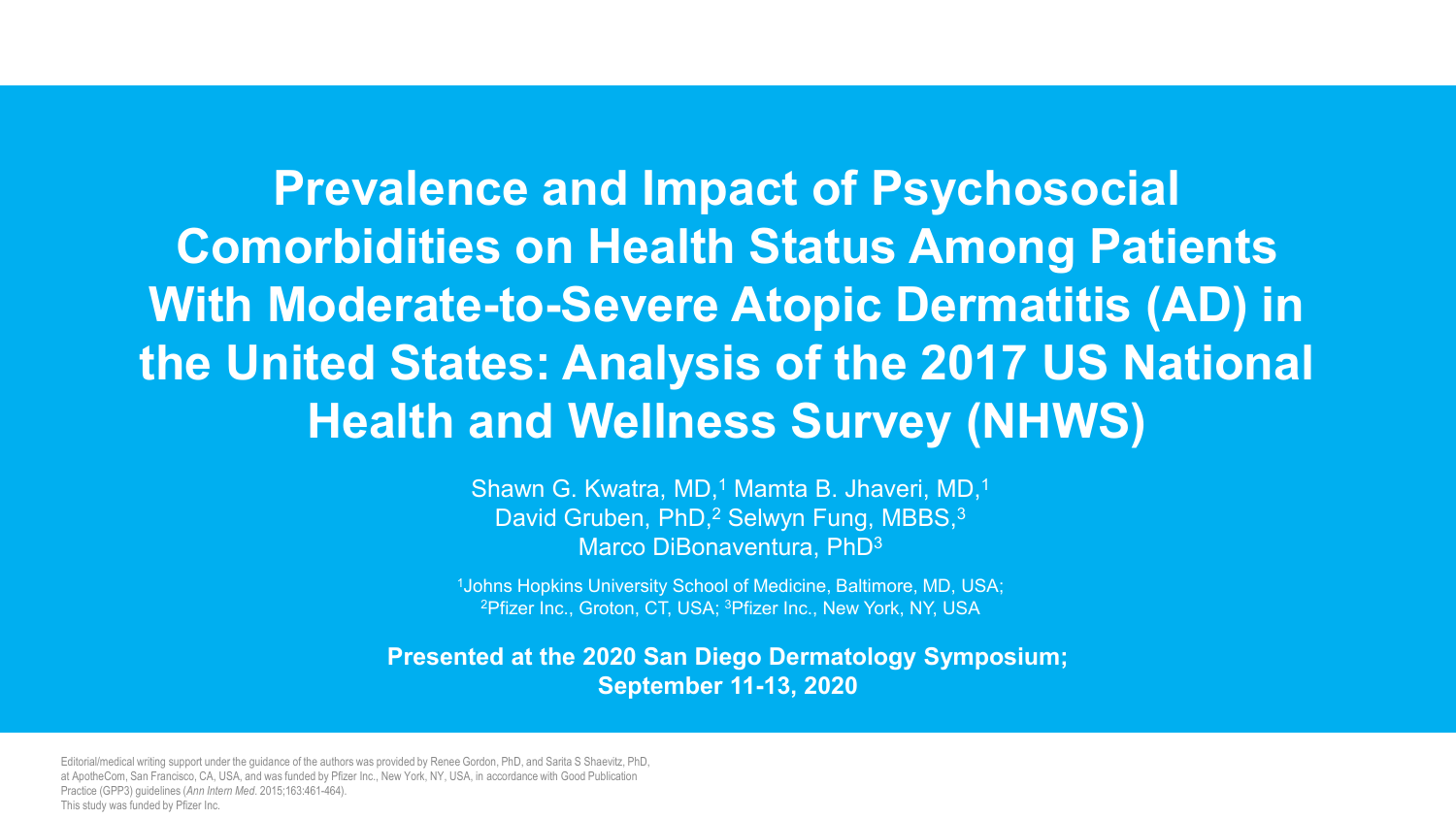## **Disclosures**

**SGK** is an advisor or consultant for Pfizer Inc., AbbVie, Galderma, Incyte Corporation, Kiniksa Pharmaceuticals,and Regeneron Pharmaceuticals. He has received grant funding from Pfizer Inc., Galderma, and Kiniksa Pharmaceuticals.

**MBJ** has no financial disclosures.

**DG, SF, MD** are employees and shareholders of Pfizer Inc.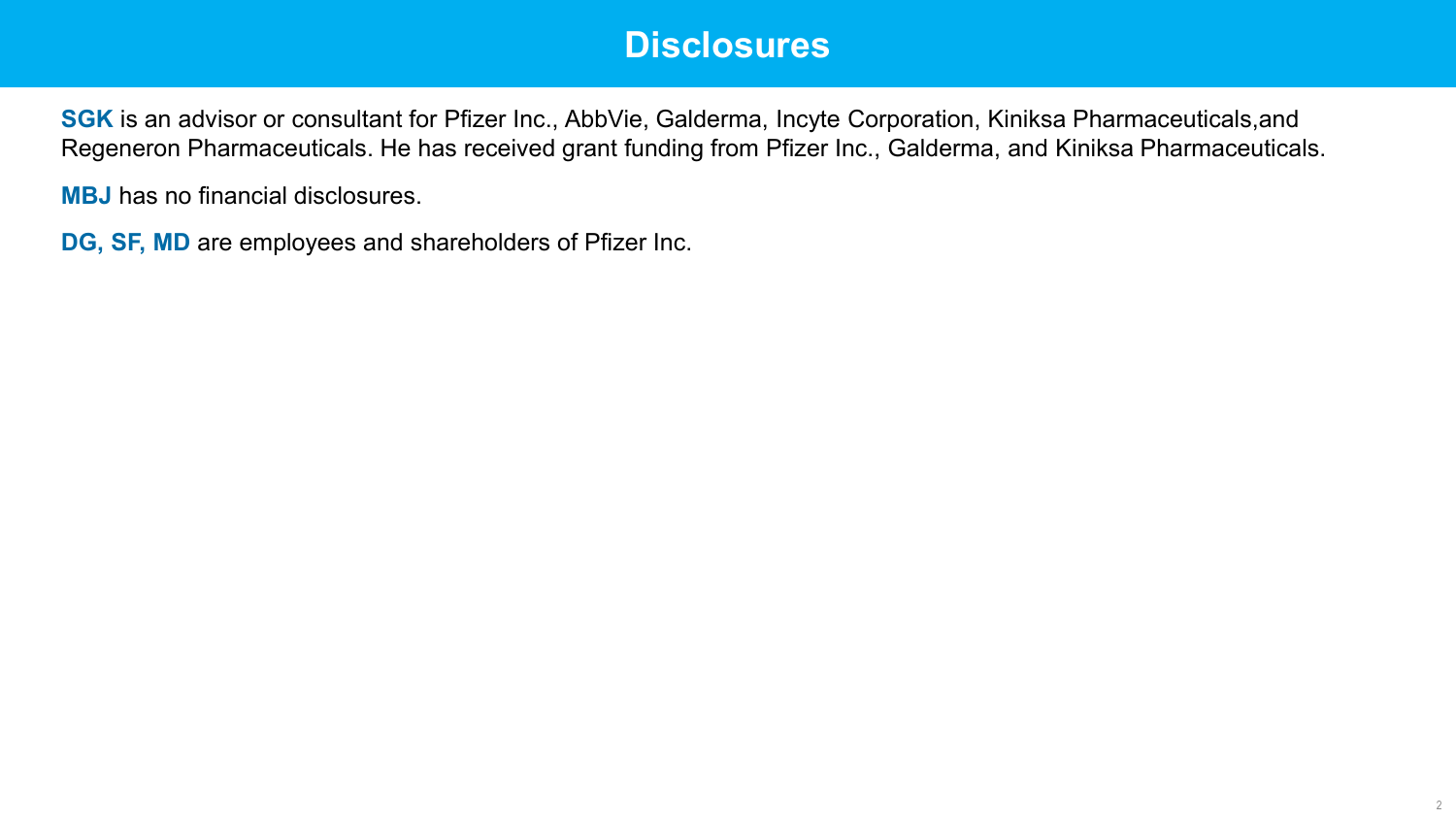# **Introduction, Objective, Methods, and Demographics and Health History**

#### Introduction

• AD is strongly associated with psychosocial comorbidities<sup>1</sup>

### **Objective**

• To describe the relationship between the presence of anxiety, depression, and sleep difficulties and health outcomes among patients with moderate-to-severe AD (defined as DLQI score ≥6)

### **Methods**

- Data were analyzed from the 2017 US NHWS
	- Annual, cross-sectional, internet-based survey of adults aged ≥18 years
	- Respondents recruited through various online panels and sampled in a random stratified manner to mimic the demographic distributions of the adult US population
- Psychosocial comorbidities
	- **Anxiety:** self-reported anxiety in the past 12 months
	- **Depression severity**: assessed via PHQ-9, a validated 9-item instrument with range: "none/minimal depression" (0-4), "mild depression" (5-9), "moderate depression" (10-14), "moderately severe depression" (15-19), "severe depression" (20-27)
- **Sleep difficulties:** self-reported "insomnia" or "sleep difficulties" in the past 12 months rated as "mild," "moderate," or "severe"
- Relationships between psychosocial comorbidities and health outcomes examined using generalized linear models controlling for demographic and health history covariates

### Demographics and Health History

|                   |                 | <b>Total</b><br>$N = 1017$ |
|-------------------|-----------------|----------------------------|
| Age, mean (SD), y |                 | 37.4 (14.5)                |
| Female, %         | 73.6            |                            |
| Employed, %       |                 | 60.6                       |
| CCI, %            | O               | 76.0                       |
|                   | 1               | 12.4                       |
|                   | $\overline{2}$  | 5.7                        |
|                   | $\geq$ 3        | 5.9                        |
| Duration of AD, % | <5 years        | 30.2                       |
|                   | 6-10 years      | 16.9                       |
|                   | 11-15 years     | 11.1                       |
|                   | $\geq$ 16 years | 36.9                       |

AD, atopic dermatitis; CCI, Charlson comorbidity index;; DLQI, Dermatology Life Quality Index; NHWS, National Health and Wellness Survey; PHQ-9, Patient Health Questionnaire-9. 1. Silverberg JI et al. *Ann Allergy Asthma Immunol.* 2018;121:340-347.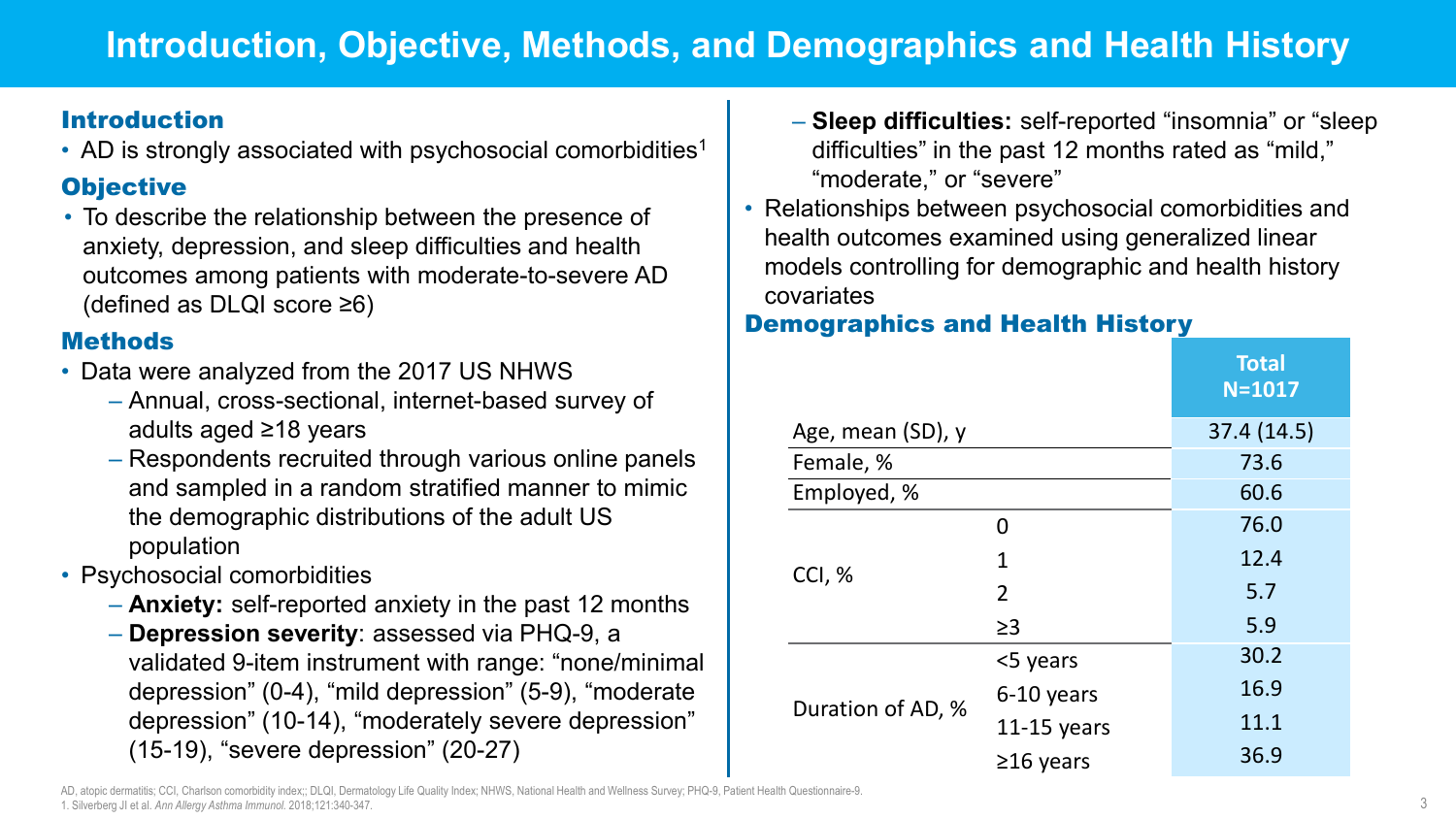## **Prevalence of Sleep Difficulties, Depression, and Anxiety**



a Self-reported anxiety in the past 12 months. bAssessed via Patient Health Questionnaire-9. c Self-reported "insomnia" or "sleep difficulties" in the past 12 months.